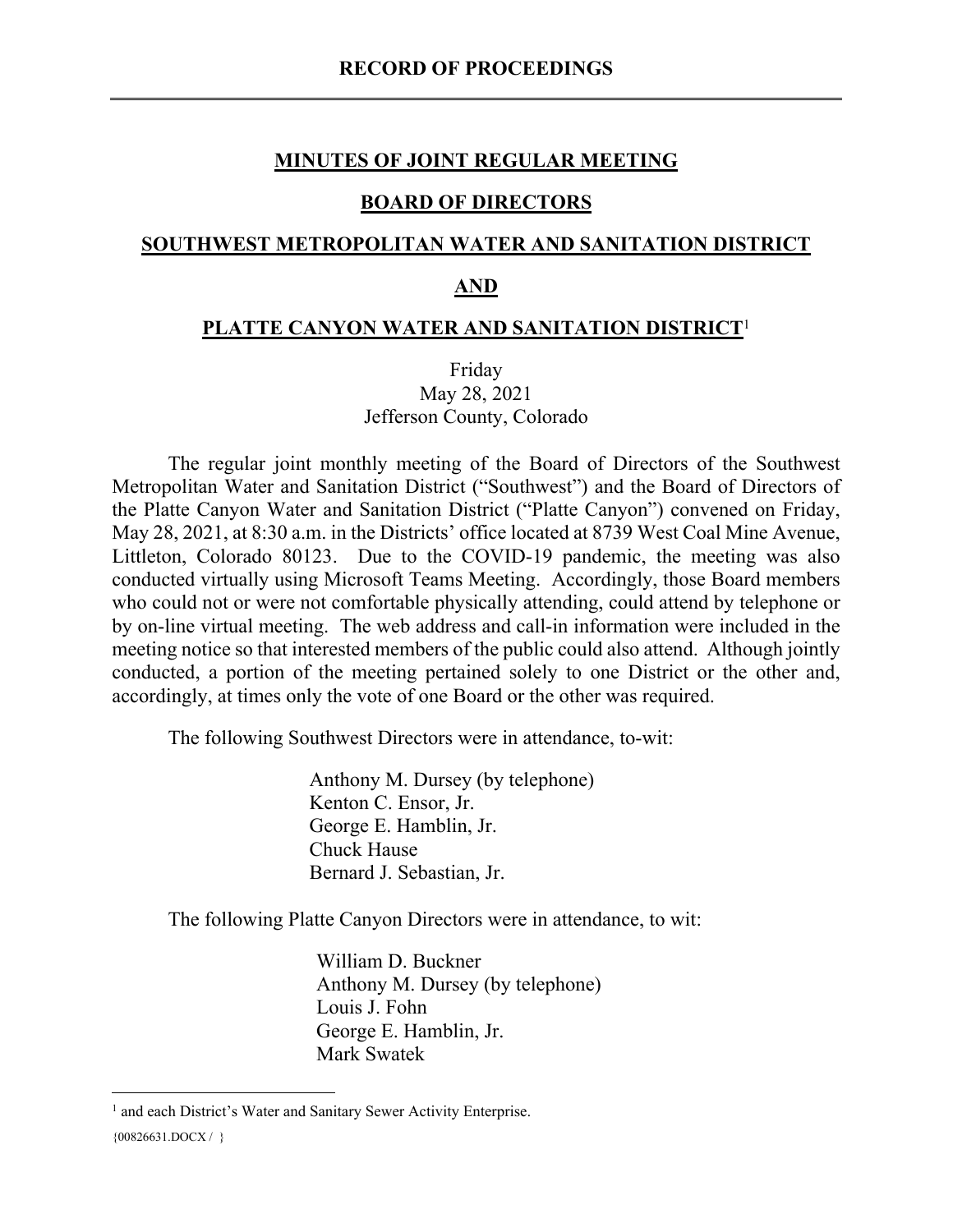The following Platte Canyon staff members were physically in attendance in the boardroom: Patrick J. Fitzgerald, manager; Cynthia Lane, assistant manager; Vanessa Shipley, financial administrator; Scott Hand, operations supervisor; and Tony Cocozzella, construction program manager.

The following Platte Canyon staff members attended virtually, although they were physically present in their office: Alyssa Quinn, business program specialist coordinator; and Bridgett Butterfield, communications and administrative services coordinator.<sup>2</sup>

Also, physical in attendance was: Timothy J. Flynn, from Collins Cockrel & Cole, P.C., legal counsel for both Platte Canyon and Southwest.

## **CALL TO ORDER**

The meeting was called to order by Southwest President, Anthony M. Dursey, however because of telephone difficulties, he turned the Chair of the meeting over to Platte Canyon President, George E. Hamblin, Jr., who presided as Chair.

## **APPROVAL OF SOUTHWEST AGENDA**

Following a brief discussion, a motion was made by Southwest Director Hause and seconded by Southwest Director Sebastian to approve, as presented, the Southwest agenda. The Chair called for a vote of the Southwest Board, and the vote was as follows:

| Anthony M. Dursey         | Aye |
|---------------------------|-----|
| Kenton C. Ensor, Jr.      | Aye |
| George E. Hamblin, Jr.    | Aye |
| <b>Chuck Hause</b>        | Aye |
| Bernard J. Sebastian, Jr. | Aye |

#### **SOUTHWEST CONSENT AGENDA**

Following a brief discussion, a motion was made by Southwest Director Sebastian and seconded by Southwest Director Hause to approve Southwest Consent Agenda Item No. 1 and to accept Consent Agenda Item No. 2, as set forth below by a single motion:

**1. Ratification of Interim Disbursements and Approval of Current Payables.** Southwest payables and supplemental disbursements for the month of May 2021, in the aggregate amount of \$313,460.83, represented by Southwest check nos. 20226 thru 20253, inclusive, including any checks written by the manager pursuant to prior Board

<sup>&</sup>lt;sup>2</sup> Southwest has no employees. The above-named personnel are Platte Canyon employees who, pursuant to contract with Platte Canyon, provide management, operation and maintenance services for Southwest.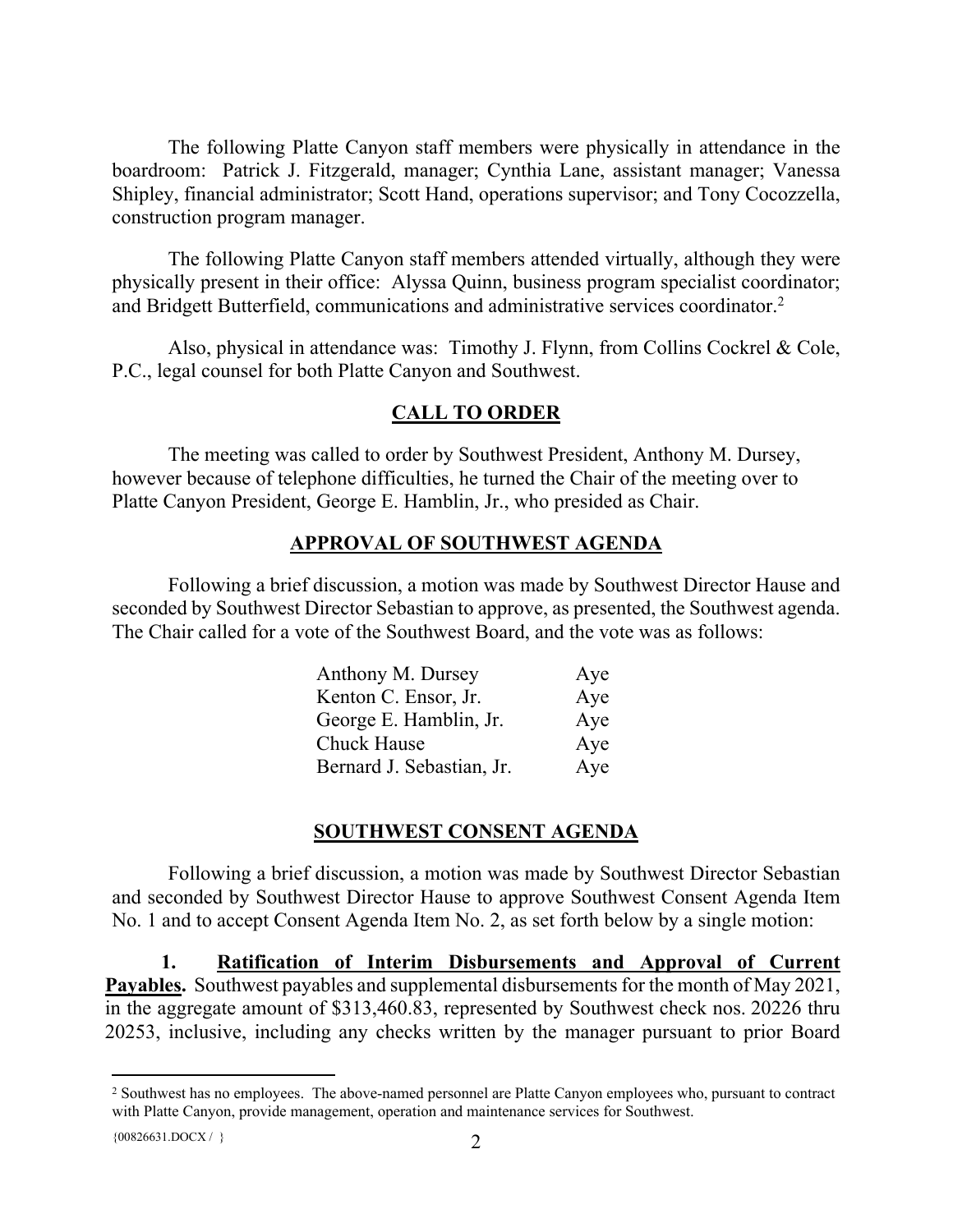authorization for less than \$2,500, as well as various electronic fund payments for utility and other authorized electronic payment vendors.

**2. Southwest Investment/Deposit Transaction Report**. During the month of April 2021, Southwest did not purchase any treasury notes or agency securities, nor did any agency securities or treasury note mature or redeem. In addition, Southwest did not roll over or renew any certificates of deposit. Following a brief discussion, a motion was made by Southwest Director Sebastian and seconded by Southwest Director Ensor to accept and approve Southwest Investment/Deposit Transaction Report. The Chair called for a vote of the Southwest Board, and the vote was as follows:

| Anthony M. Dursey      | Aye |
|------------------------|-----|
| Kenton C. Ensor, Jr.   | Aye |
| George E. Hamblin, Jr. | Aye |
| <b>Chuck Hause</b>     | Aye |
| Bernard J. Sebastian   | Aye |

# **SOUTHWEST ACTION ITEMS**

**1. Adoption of a Resolution Increasing the Amount Requiring Two (2) Signatures on Southwest Issued Checks**. The manager explained to the Southwest Board that currently Southwest checks can be issued with a single authorized signature only if the checks are for \$2,500.00 or less. He recommended that the Board increase that dollar amount to \$5,000.00 in order to prevent delays in making timely payment for materials and services that are routinely purchased between Board meetings.

Following a brief discussion, and based upon the manager's recommendation, a motion was made by Southwest Director Hause and seconded by Southwest Director Sebastian, to adopt Resolution 2021-5-1, which increases the dollar amount of Southwest's checks that can be signed with a single authorized signature. The Chair called for a vote of the Southwest Board, and the vote was as follows:

| Anthony M. Dursey         | Aye |
|---------------------------|-----|
| Kenton C. Ensor, Jr.      | Aye |
| George E. Hamblin, Jr.    | Aye |
| <b>Chuck Hause</b>        | Aye |
| Bernard J. Sebastian, Jr. | Aye |

A copy of Resolution 2021-5-1 is attached to the original of these minutes as **Exhibit A.**

**2. Approval of Purchase Order for the Replacement of the Roof on the District's Office**. The Southwest office building roof, which was installed in 1999 consists

```
{00826631.DOCX / }}
```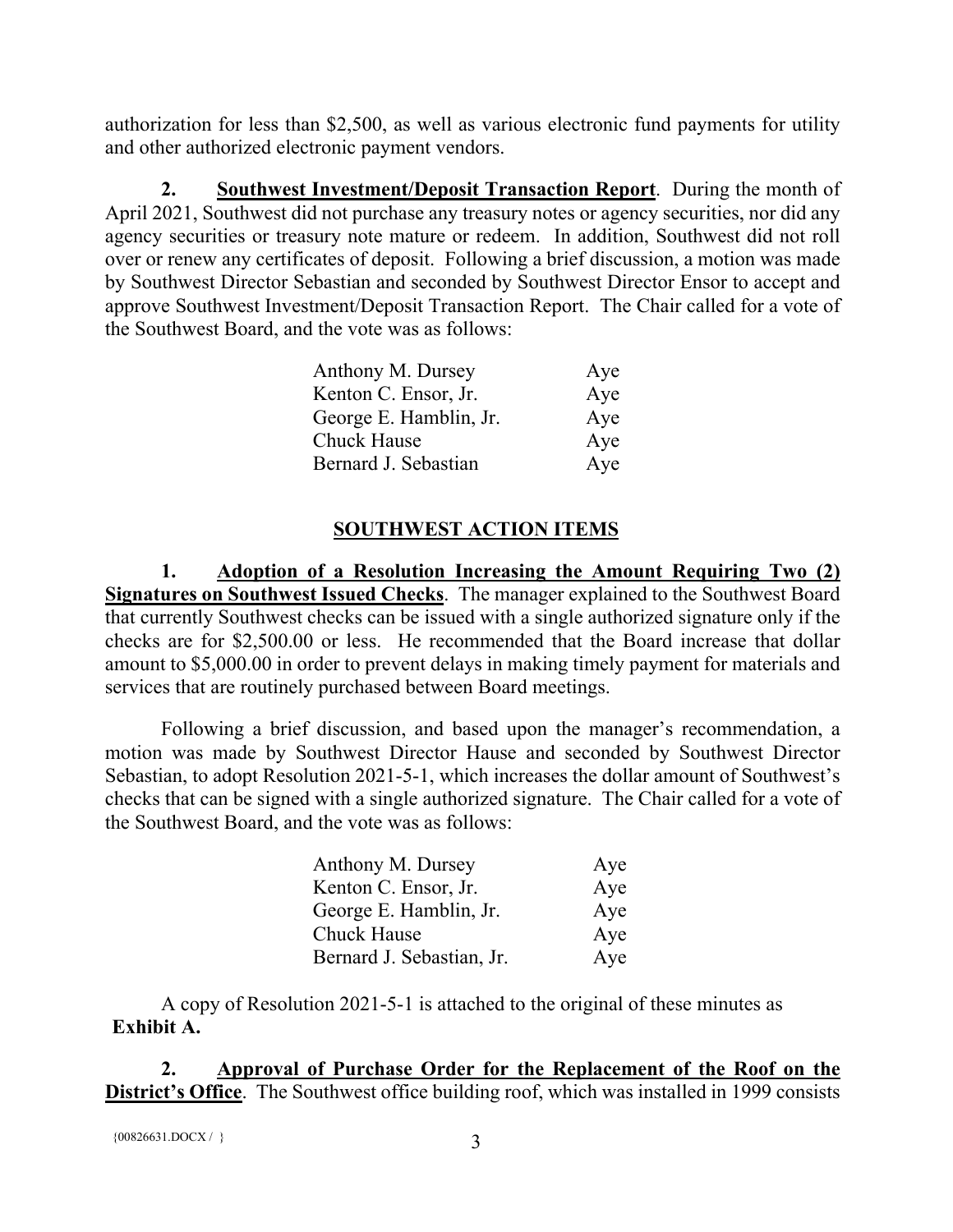of traditional asphalt shake shingles. Two (2) areas of the roof are flat and require special attention and materials for rehabilitation. Over time various leaks have occurred, and staff is recommending that the roof be replaced. Three (3) proposals were obtained.

Following a brief discussion, a motion to issue a Purchase Order to Western Roofing, Inc. for the replacement of the Southwest office building roof for an amount not to exceed \$85,813.62 was made by Southwest Director Hause, and seconded by Southwest Director Ensor. The Chair called for a vote of the Southwest Board, and the vote was as follows:

| Anthony M. Dursey         | Aye |
|---------------------------|-----|
| Kenton C. Ensor, Jr.      | Aye |
| George E. Hamblin, Jr.    | Aye |
| <b>Chuck Hause</b>        | Aye |
| Bernard J. Sebastian, Jr. | Aye |

#### **SOUTHWEST INFORMATION/DISCUSSION ITEMS**

There were no information or discussion items to come before the Southwest Board.

#### **SOUTHWEST NEW BUSINESS**

There was no new business to come before the Southwest Board.

# **JOINT PARTICIPATION PORTION OF THE MEETING**

Platte Canyon President, George E. Hamblin, Jr., continued to act as Chair of the joint participation portion of the meeting.

#### **APPROVAL OF JOINT MEETING AGENDA**

Following a brief discussion, a motion was made by Platte Canyon Director Swatek and seconded by Platte Canyon Director Fohn to approve the joint meeting agenda, as presented. The Chair called for a vote of the Southwest Board, and the vote was as follows:

| Anthony M. Dursey         | Aye |
|---------------------------|-----|
| Kenton C. Ensor, Jr.      | Aye |
| George E. Hamblin, Jr.    | Aye |
| <b>Chuck Hause</b>        | Aye |
| Bernard J. Sebastian, Jr. | Aye |

The Chair then called for a vote of the Platte Canyon Board, and the vote was as follows: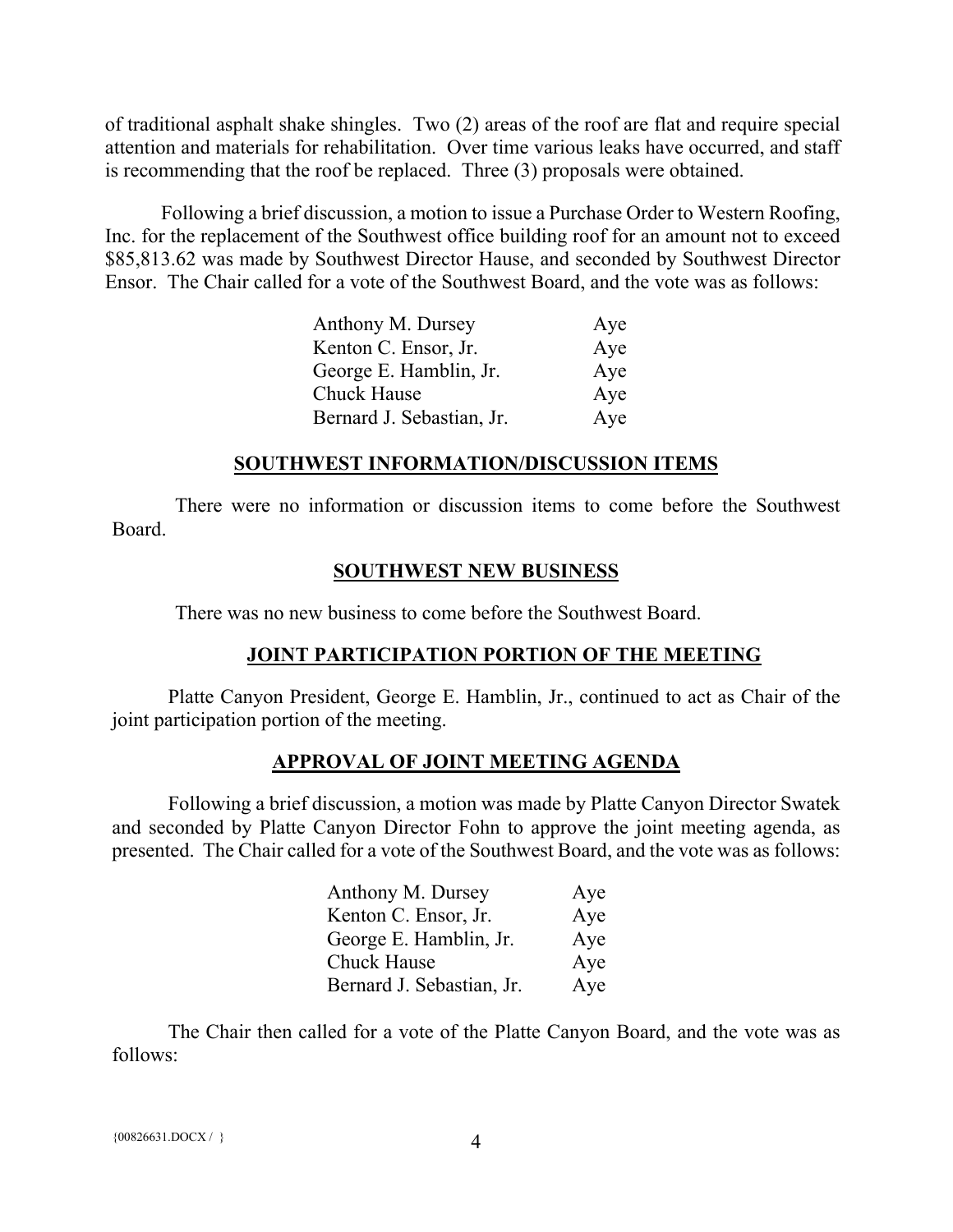| William Buckner        | Aye |
|------------------------|-----|
| Anthony M. Dursey      | Aye |
| Louis J. Fohn          | Aye |
| George E. Hamblin, Jr. | Aye |
| Mark Swatek            | Aye |

#### **JOINT MEETING CONSENT AGENDA**

**1. Approval of the Minutes of the Boards' April 23, 2021 Joint Regular Meeting.** Following a brief discussion, a motion was made by Platte Canyon Director Swatek and seconded by Platte Canyon Director Buckner to approve, as written, the minutes of the Boards' April 23, 2021 joint regular meeting. The Chair called for a vote of the Southwest Board, and the vote was as follows:

| Anthony M. Dursey         | Aye |
|---------------------------|-----|
| Kenton C. Ensor, Jr.      | Aye |
| George E. Hamblin, Jr.    | Aye |
| <b>Chuck Hause</b>        | Aye |
| Bernard J. Sebastian, Jr. | Aye |

The Chair then called for a vote of the Platte Canyon Board, and the vote was as follows:

| William Buckner        | Aye |
|------------------------|-----|
| Anthony M. Dursey      | Aye |
| Louis J. Fohn          | Aye |
| George E. Hamblin, Jr. | Aye |
| Mark Swatek            | Aye |

The approved minutes of the Board's April 23, 2021 joint regular meeting will be presented to the members of each Board for signature as soon as practical, as further evidence of ratification, confirmation and approval.

#### **JOINT MEETING ACTION ITEMS**

There were no action items to come before this joint regular meeting.

# **JOINT MEETING INFORMATION/DISCUSSION ITEMS**

#### **1. Financial Matters**.

(a) **Platte Canyon Financial Statements**. The following unaudited Platte Canyon financial statements, prepared by Vanessa Shipley, for the four-month period ending April 30, 2021, were presented to the Boards: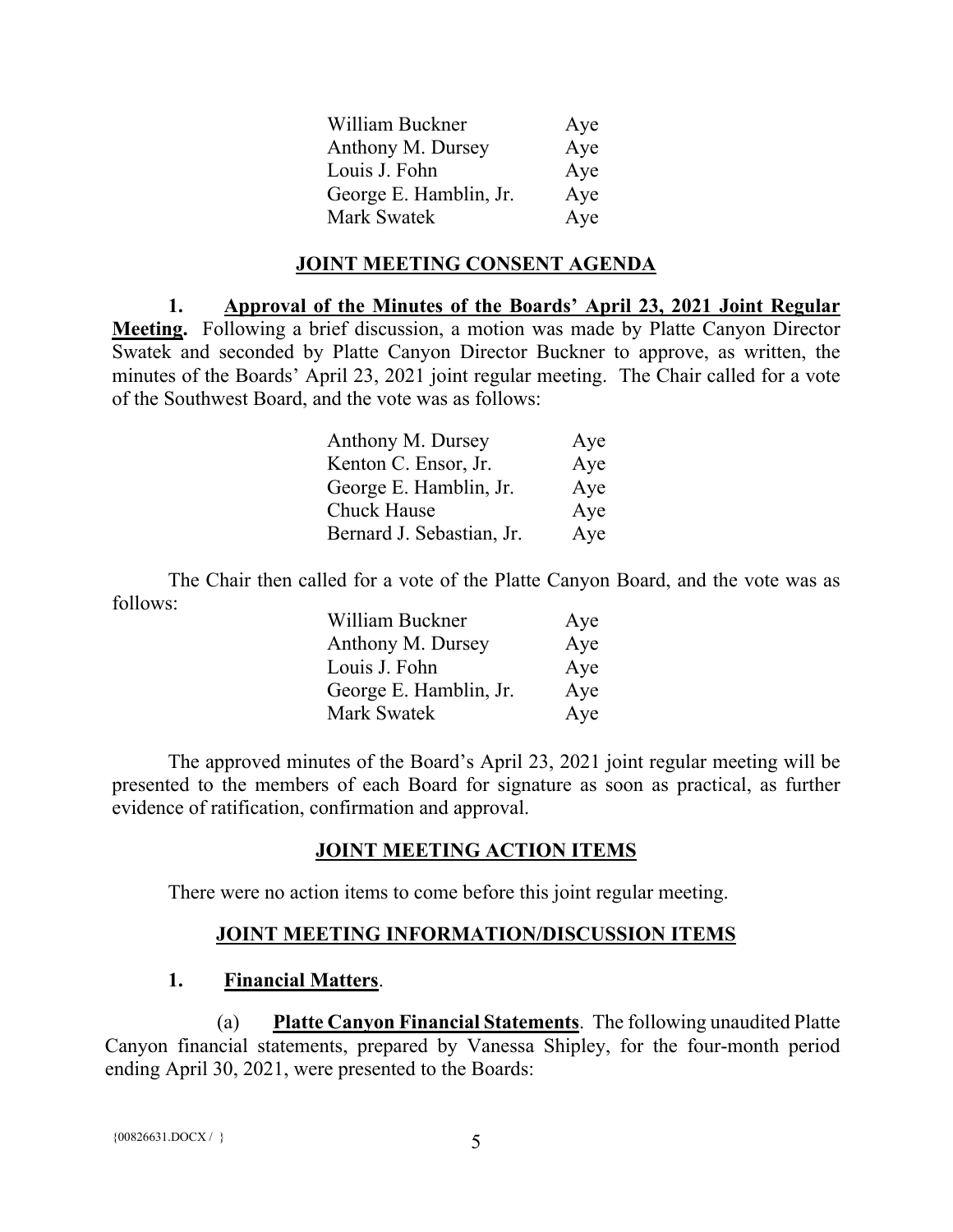(i) Statement of Net Assets, dated April 30, 2021, showing Platte Canyon's Assets, Liabilities, and Net Assets;

(ii) Statement of Revenue, Expenses and Changes in Net Assets for the four-month period ending April 30, 2021;

(iii) Schedule of Revenue and Expenditures – Budget  $\&$  Actual CM/YTD Actuals Compared to Annual Budget for the four-month period ending April 30, 2021; and

(iv) Schedule of Revenue and Expenditures – Budget  $\&$  Actual CM/YTD Actuals Compared to CM/YTD Budget for the four-month period ending April 30, 2021.

Vanessa Shipley reviewed the year-to-date financial statements, noting any significant variances that she felt should be pointed out to the Board. She explained that year-to-date Platte Canyon is spending more than originally budgeted for remedial repairs due to a number of unforeseen emergency water and sewer situations.

At the conclusion of Vanessa Shipley's review of the Platte Canyon financial statements, a motion was made by Platte Canyon Director Buckner and seconded by Platte Canyon Director Fohn to accept the Platte Canyon financial statements, as presented. The Chair called for a vote of the Platte Canyon Board, and the vote was as follows:

| William Buckner        | Aye |
|------------------------|-----|
| Anthony M. Dursey      | Aye |
| Louis J. Fohn          | Aye |
| George E. Hamblin, Jr. | Aye |
| <b>Mark Swatek</b>     | Aye |

(b) **Southwest Financial Statements**. The following unaudited Southwest financial statements, prepared by Vanessa Shipley for the four-month period ending April 30, 2021, were presented to the Boards:

(i) Statement of Net Assets, dated April 30, 2021, showing Southwest's Assets, Liabilities, and Net Assets;

(ii) Statement of Revenue, Expenses and Changes in Net Assets for the four-month period ending April 30, 2021;

(iii) Schedule of Revenue and Expenditures – Budget  $&$  Actual CM/YTD Actuals Compared to Annual Budget for the four-month period ending April 30, 2021; and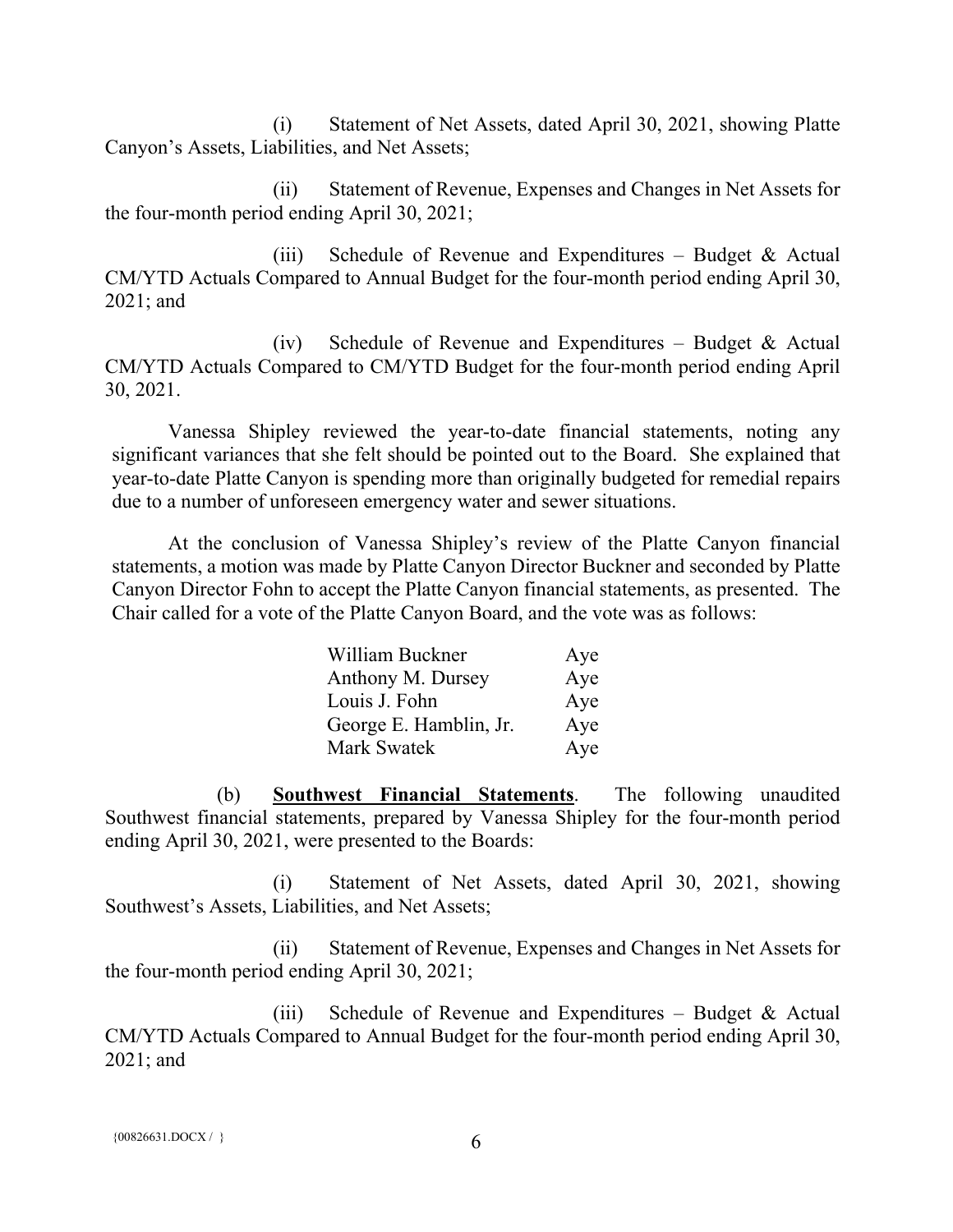(iv) Schedule of Revenue and Expenditures – Budget & Actual CM/YTD Actuals Compared to CM/YTD Budget for the four-month period ending April 30, 2021.

Vanessa Shipley again reviewed the year-to-date financial statements, noting any important variances that she felt were necessary to bring to the Board's attention. At the conclusion of her review of the Southwest financial statements, a motion was made by Southwest Director Sebastian and seconded by Southwest Director Hasue to accept the Southwest financial statements, as presented. The Chair called for a vote of the Southwest Board, and the vote was as follows:

| Anthony M. Dursey         | Aye |
|---------------------------|-----|
| Kenton C. Ensor, Jr.      | Aye |
| George E. Hamblin, Jr.    | Aye |
| Chuck Hause               | Aye |
| Bernard J. Sebastian, Jr. | Aye |

(c) **Platte Canyon Investment/Deposit Report**. The Boards reviewed a list of Platte Canyon's investments in U.S. Government treasury notes, agency securities, certificates of deposit, and money market funds, together with a report showing the funds Platte Canyon has in approved state depositories and authorized local government investment pools. As of April 30, 2021, Platte Canyon's investments and deposits totaled \$9,805,213.09, itemized as follows:

| <b>Description</b>           | <b>Amount</b>  | Percentage |
|------------------------------|----------------|------------|
| Checking                     | \$291,926.35   | 2.98%      |
| Certificates of Deposit      | \$744,000.00   | 7.59%      |
| ColoTrust-Prime              | \$0.00         | $0.00\%$   |
| ColoTrust-Plus               | \$1,240,541.79 | 12.65%     |
| ColoTrust-Trust Account      | \$1,773,832.15 | 18.09%     |
| CSAFE-Core                   | \$3,252,446.28 | 33.17%     |
| <b>Treasury Bills</b>        | \$0.00         | $0.00\%$   |
| <b>Treasury Notes</b>        | \$1,002,466.52 | 10.22%     |
| U.S. Government Agencies and | \$1,500,000.00 | 15.30%     |
| Instrumentalities            |                |            |
| <b>TOTAL</b>                 | \$9,805,213.09 | $100\%$    |
|                              |                |            |

The average yield on Platte Canyon's investments for the month of April 2021, as calculated by staff, was 0.4827% per annum.

Following a brief discussion, a motion was made by Platte Canyon Director Buckner and seconded by Platte Canyon Director Fohn to accept the Platte Canyon Schedule of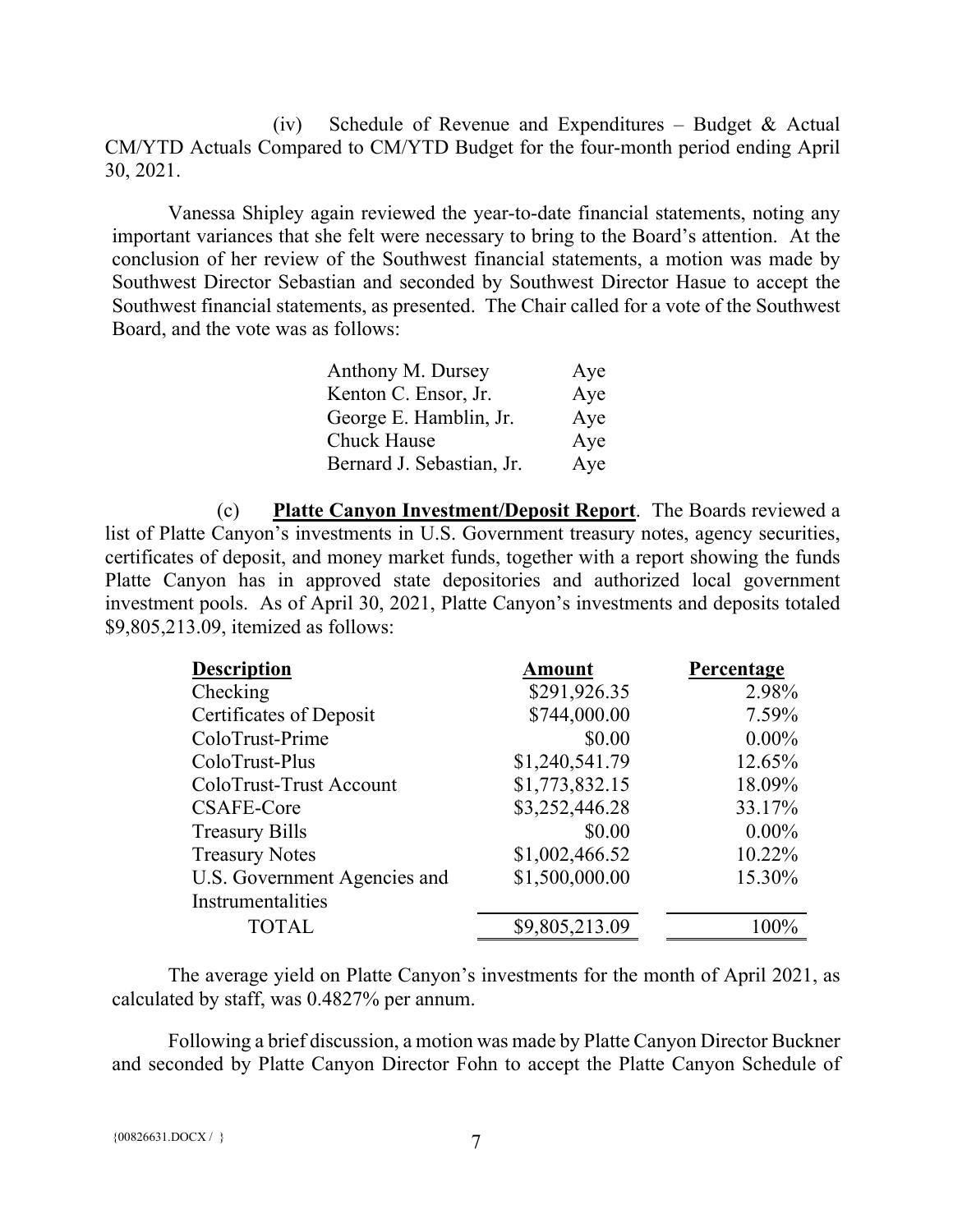Deposits and Investments as presented. The Chair called for a vote of the Platte Canyon Board, and the vote was as follows:

| William Buckner        | Aye |
|------------------------|-----|
| Anthony M. Dursey      | Aye |
| Louis J. Fohn          | Aye |
| George E. Hamblin, Jr. | Aye |
| Mark Swatek            | Aye |

As part of the discussion, Vanessa Shipley noted that ColoTrust is rolling out a new Local Government Investment Pool that will be known as Edge and will have a slightly longer term with slightly higher interest rate. She will provide more information regarding the Edge Fund at the next Board meeting. It is anticipated then instead of 24 hour liquidity, there would be five-day (5) liquidity but the interest rate would be slightly higher.

(d) **Southwest Investment/Deposit Report**. The Boards reviewed a list of Southwest's investments in U.S. Government treasury notes, agency securities, certificates of deposit, and money market funds, together with a report showing the funds Southwest has in approved state depositories and authorized investment pools. As of April 30, 2021, Southwest's investments and deposits totaled \$24,375,615.12, itemized as follows:

| <b>Description</b>           | <b>Amount</b>   | Percentage |
|------------------------------|-----------------|------------|
| Checking                     | \$71,387.63     | 0.29%      |
| Certificates of Deposit      | \$494,000.00    | 2.03%      |
| ColoTrust-Prime              | \$0.00          | $0.00\%$   |
| ColoTrust-Plus               | \$5,554,336.22  | 22.79%     |
| ColoTrust-Trust Account      | \$4,553,929.03  | 18.68%     |
| <b>CSAFE-Core</b>            | \$8,699,495.72  | 35.69%     |
| <b>Treasury Bills</b>        | \$0.00          | $0.00\%$   |
| <b>Treasury Notes</b>        | \$1,002,466.52  | $4.11\%$   |
| U.S. Government Agencies and | \$4,000,000.00  | 16.41%     |
| Instrumentalities            |                 |            |
| <b>TOTAL</b>                 | \$24,375,615.12 | 100%       |

The average yield on Southwest's investments for the month of April 2021, as calculated by staff, was 0.3642% per annum.

Following a brief discussion, a motion was made by Southwest Director Sebastian and seconded by Southwest Director Hause to accept the Southwest Schedule of Deposits and Investments as presented. The Chair called for a vote of the Southwest Board, and the vote was as follows:

```
{00826631.DOCX / } 8
```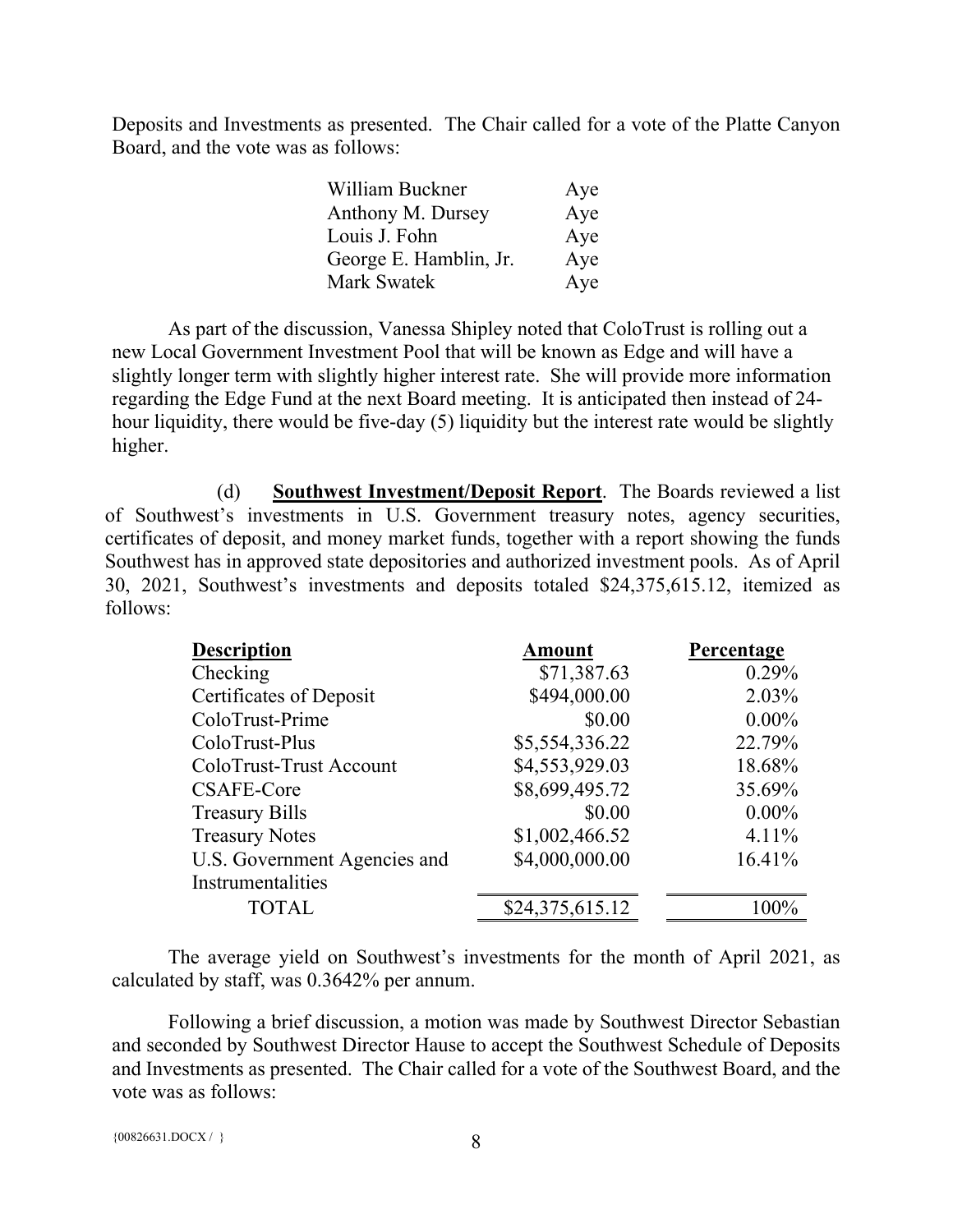| Anthony M. Dursey         | Aye |
|---------------------------|-----|
| Kenton C. Ensor, Jr.      | Aye |
| George E. Hamblin, Jr.    | Aye |
| <b>Chuck Hause</b>        | Aye |
| Bernard J. Sebastian, Jr. | Aye |

**2. Management Report**. The manager and the assistant manager reviewed, as more particularly set forth below, the written management report dated May 2021, a copy of which was previously provided to each member of both Boards.

(a) **Littleton Sewer Rates Study**. The manager noted that the City of Littleton is in the process of completing the first phase of a sewer rates study for the portion of the South Platte Renew Treatment Facility operated by the City of Littleton. The rate study was prepared by Todd Cristiano, who is a recognized rate expert and is currently working for Raftelis. The manager has reviewed a copy of the rate study and believes that it was well done. If Littleton implements the rates recommended in the rate study, Littleton will adopt a sewer rate structure based upon winter time water consumption. Currently, Littleton charges a flat rate that is not based on winter time water consumption. Implementing this change in methodology will not be easy because Littleton cannot readily ascertain winter water consumption from a number of districts. Going to a rate based on winter water consumption may be difficult to achieve, at least quickly.

It was further noted that the rate study contemplates that rates to outside City customers will decrease. This is for two reasons: a) the outside City customers have contributed a significant amount of capital costs towards the wastewater treatment plant, and b) Littleton is drawing down it's reserves to around \$3,000,000.00 in order to avoid significant rate increases in the next couple of years.

**Englewood Sewer Rate Increases**. The manager noted that the City of Englewood is currently contemplating charging each of its customers located within connector districts a 15% sewer surcharge. The manager on behalf of Valley, is working with the Southgate Sanitation District to provide additional information to Englewood for the purposes of convincing Englewood to reduce the amount of the surcharge. It is believed that Englewood may not have adequately accounted for all of the tap fees that the customers in the connector districts have paid, and further, that the current methodology does not account for the strength of the sewage. The connector districts contribute primarily residential sewage, as opposed to commercial customers inside the City. Commercial wastewater is generally higher strength and more difficult to treat. These concerns have been communicated to Englewood, and Englewood's rate consultant is in the process of evaluating the information.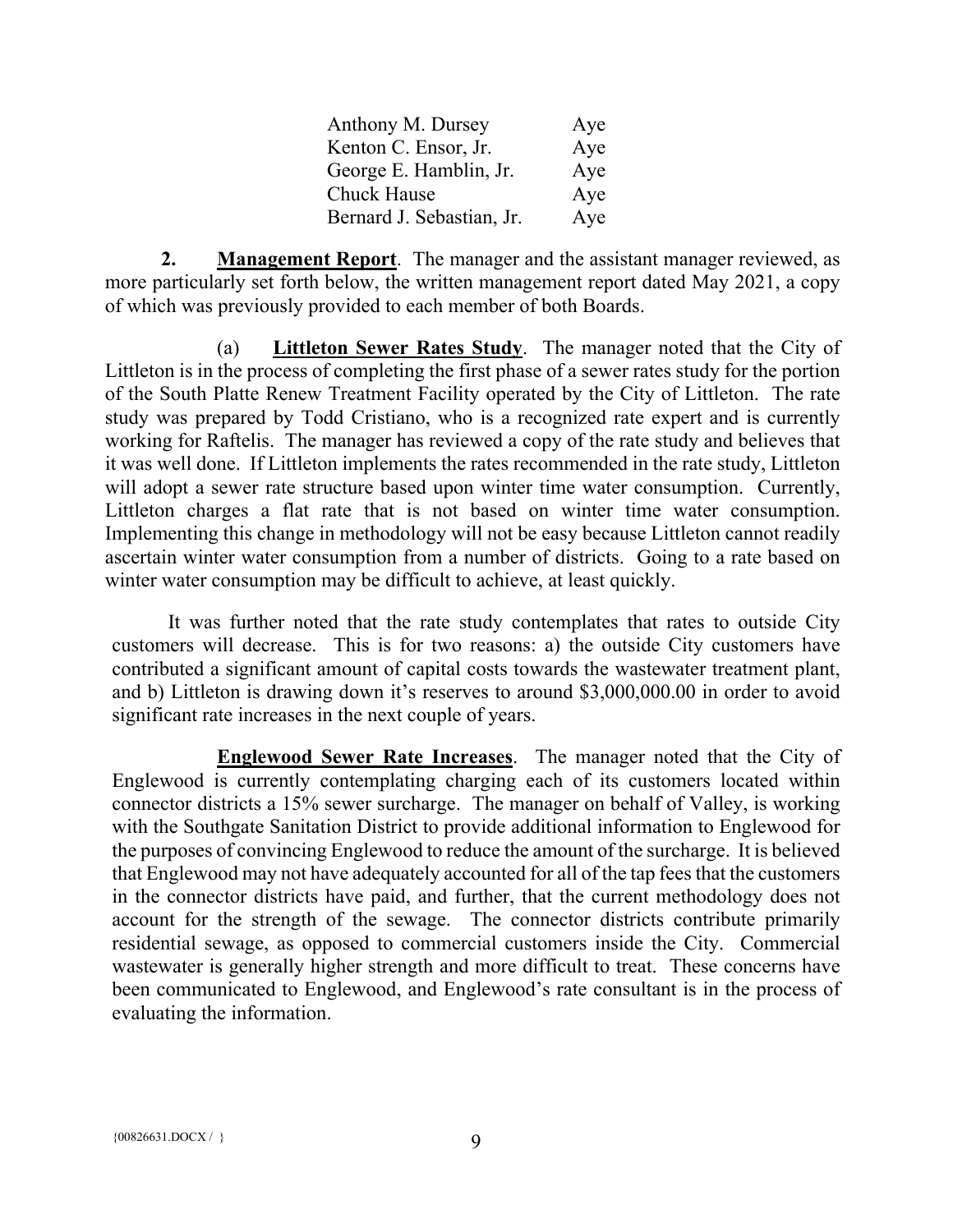(b) **Denver Water Lead Reduction Program Cost Allocation Methodology.** The manager reported that the Distributor's Denver Water's Rates and Fees Technical Advisory Committee (TAC) representatives have talked with Denver Water's rate staff but no formal meeting has occurred yet, to discuss allocating the costs of Denver Water's Lead Reduction Program between inside and outside City customers for 2022. Currently, Denver Water has agreed that inside City customers will absorb 70% of the cost of the program, but Denver Water has not agreed to eliminate the 19% multiplier that it has historically imposed upon the outside City customers. It is this multiplier, with respect to the Lead Reduction Program costs, that is the remaining item of disagreement. It is hoped that a compromise solution can be worked out in the near future.

**3. Operations and Maintenance Summary Report**. Scott Hand reviewed the Operations and Maintenance Summary Report dated April 2021. During the reporting period, neither Platte Canyon nor Southwest had any sanitary sewer service interruptions. Platte Canyon experienced two water service interruptions. The first interruption occurred on April 11<sup>th</sup> at 5645 West Plymouth Drive and the second on April 26<sup>th</sup>, at 6094 South Lamar Drive. Mr. Hand presented a PowerPoint presentation showing the repair activities that were undertaken to restore water service in Platte Canyon.

During April, the Operations staff attending training for utilizing new software for utility locates, this software is called Sedaru 811. It manages incoming dig ticket requests. Operators have more flexibility in completing tickets and attaching photos to requests. It is anticipated that it will be a benefit to staff in responding to locate requests from Colorado 811.

**4. Capital Projects Report**. Tony Cocozzella reviewed the Capital Projects Report for Platte Canyon and Southwest. As part of his report, Mr. Cocozzella updated the Boards as to the status of all ongoing Platte Canyon and Southwest projects, including developer and District-specific projects. He also updated the Boards as to the status of the Valley Sanitation District Sewer Interceptor Project, which is nearing completion. Platte Canyon and Southwest projects that are in the design phase were also included as his report.

**5. Assistant Managers Report**. Cynthia Lane did not have any specific comments regarding the management report, but would respond to questions. She noted that she would have a significant amount of information to provide to the Boards later in the meeting, with respect to the status of the follow-up on each District's Risk and Resiliency Analysis, that was discussed at the April meeting.

# **NEW BUSINESS**

There was no new business to come before the joint participation portion of the meeting.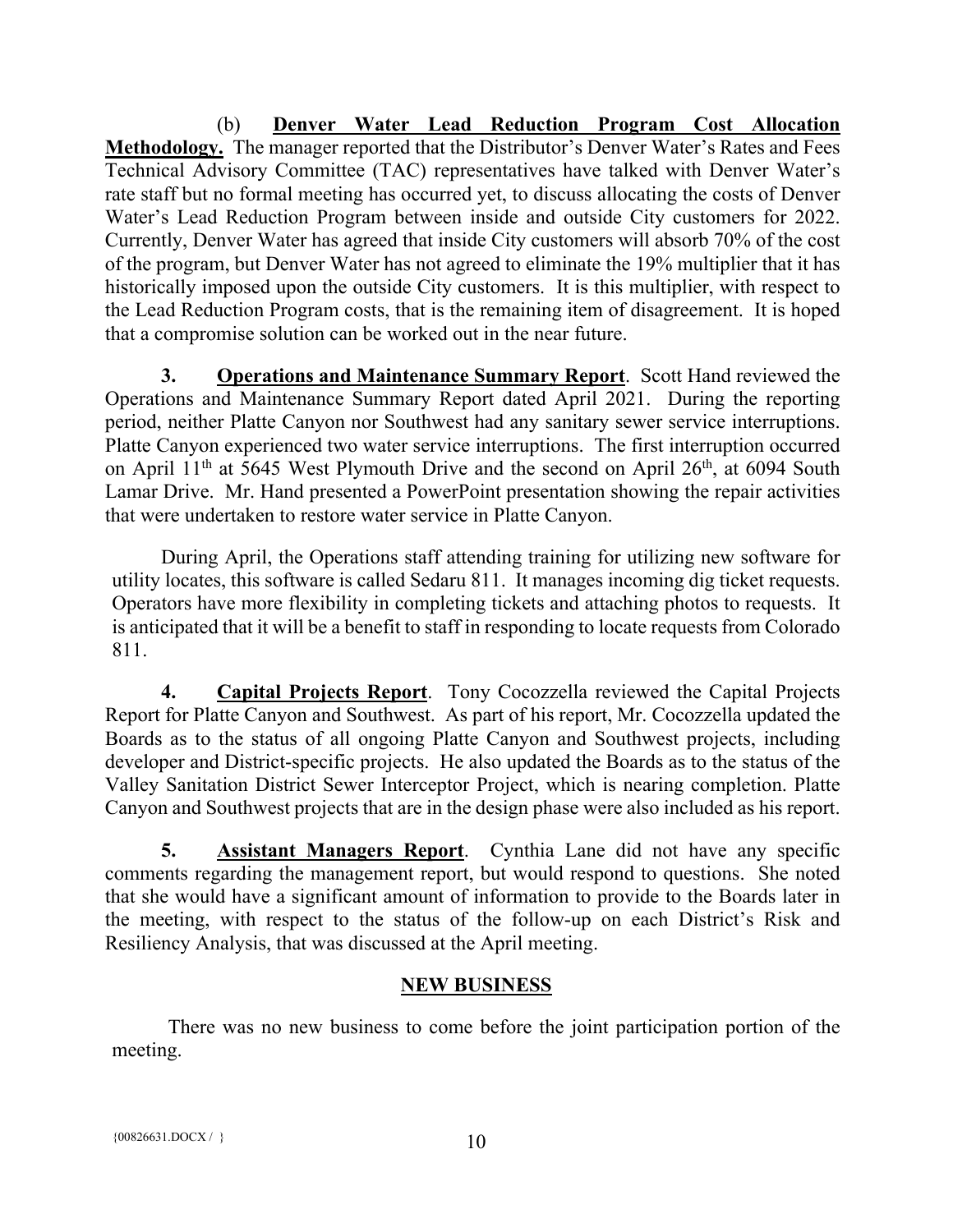#### **EXECUTIVE SESSION**

At the request of staff, a motion was made by Southwest Director Hause and seconded by Southwest Director Sebastian and by Platte Canyon Director Buckner, and Platte Canyon Director Swatek, for both Boards to go into Executive Session, for the purpose of discussing security matters pursuant to Section 24-6-4029 (4) (d) C.R.S. The Chair called for a vote of the Southwest Board, and the vote was as follows:

> Anthony M. Dursey (by telephone) Kenton C. Ensor, Jr. George E. Hamblin, Jr. Chuck Hause Bernard J. Sebastian, Jr.

The Chair called for a vote of the Platte Canyon Board, and the vote was as follows:

| William Buckner        | Aye |
|------------------------|-----|
| Anthony M. Dursey      | Aye |
| Louis J. Fohn          | Aye |
| George E. Hamblin, Jr. | Aye |
| <b>Mark Swatek</b>     | Aye |

Whereupon, the Southwest Board and Platte Canyon Board went into Executive Session at approximately 9:40 a.m. The Executive Session lasted for approximately 30 minutes, during which time, Cynthia Lane, the District's assistant manager updated the Board on certain activities that both Districts are undertaking in response to the Risk and Resiliency Analysis that has been performed for both Districts by Hazen and Sawyer. Cynthia Lane's review was comprehensive and advised the Boards as to the path forward, that would be followed, in order to respond to the risks identified by Hazen and Sawyer's analysis for each District.

At the conclusion of Cynthia Lane's presentation, a motion was made by Southwest Director Hause and seconded by Southwest Director Sebastian, and by Platte Canyon Director Swatek, and Platte Canyon Director Fohn to return to open public meeting. The Chair called for a vote of the Southwest Board, and the vote was as follows:

> Anthony M. Dursey (by telephone) Kenton C. Ensor, Jr. George E. Hamblin, Jr. Chuck Hause Bernard J. Sebastian, Jr.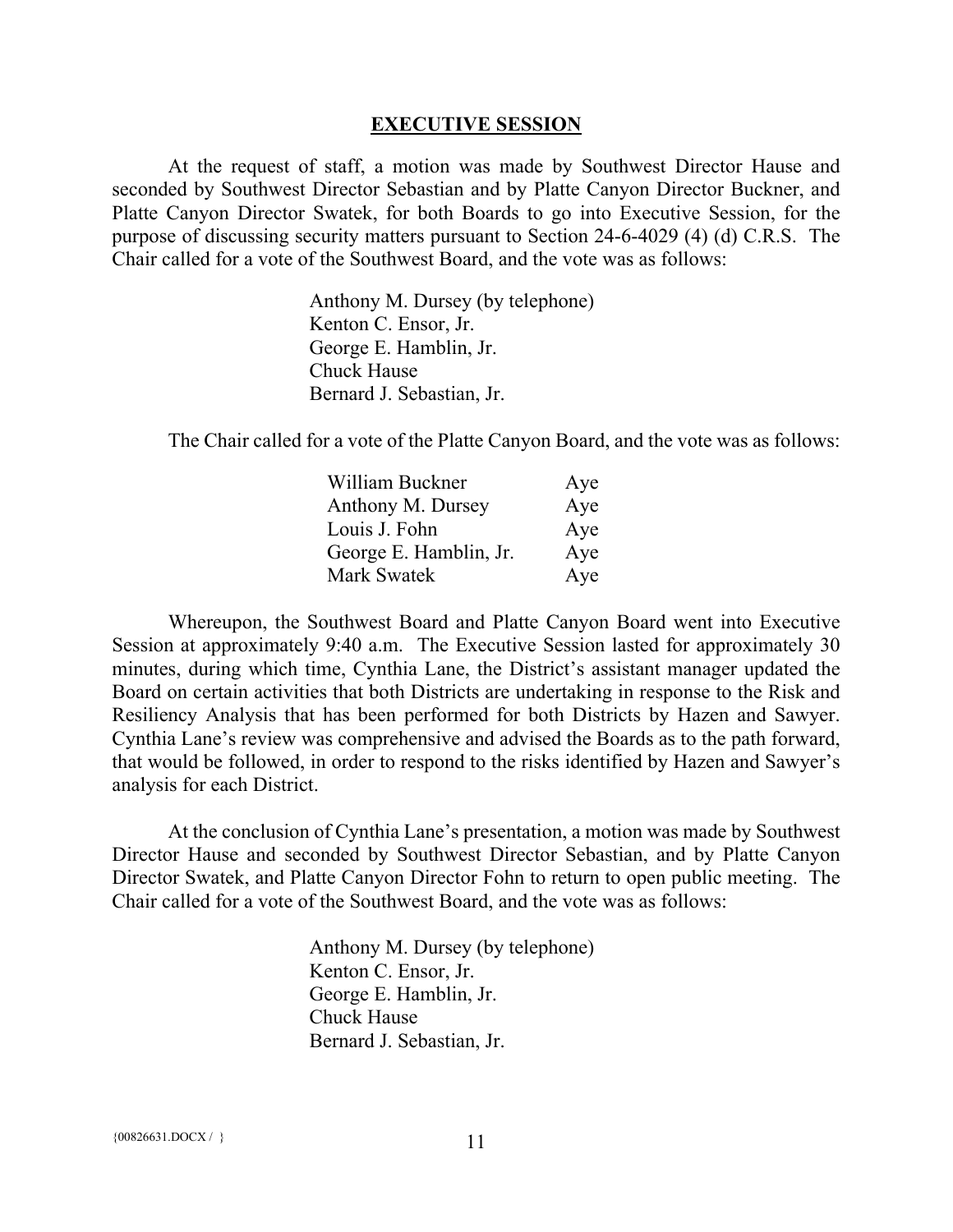The Chair called for a vote of the Platte Canyon Board, and the vote was as follows:

| William Buckner        | Aye |
|------------------------|-----|
| Anthony M. Dursey      | Aye |
| Louis J. Fohn          | Aye |
| George E. Hamblin, Jr. | Aye |
| Mark Swatek            | Aye |

Whereupon Southwest Board and the Platte Canyon Board went to Executive Session at approximately 10:10 a.m. and returned to public open meeting at approximately 10:50 a.m.

# **PLATTE CANYON ACTION ITEMS**

# **CALL TO ORDER**

The Platte Canyon portion of the joint meeting was called to order by Platte Canyon President, George Hamblin, Jr., who presided as Chair.

# **APPROVAL OF PLATTE CANYON AGENDA**

Following a brief discussion, a motion was made by Platte Canyon Director Buckner and seconded by Platte Canyon Director Fohn to approve, as presented, the Platte Canyon agenda. The Chair called for a vote of the Platte Canyon Board, and the vote was as follows:

| William Buckner        | Aye |
|------------------------|-----|
| Anthony M. Dursey      | Aye |
| Louis J. Fohn          | Aye |
| George E. Hamblin, Jr. | Aye |
| <b>Mark Swatek</b>     | Aye |

# **PLATTE CANYON CONSENT AGENDA ITEMS**

A motion was made by Platte Canyon Director Fohn and seconded by Platte Canyon Director Buckner to approve Platte Canyon Consent Agenda Items No. 1 and 2, as set forth below, by single motion:

**1. Approval of Accounts Payable and Ratification of Interim Disbursements for May 2021**. The Platte Canyon payables and supplemental disbursements for the month of May 2021, in the aggregate amount of \$450,294.34, represented by Platte Canyon check nos. 33696 through 33747, inclusive, including any checks written by the manager pursuant to prior Board authorization for less than \$2,500,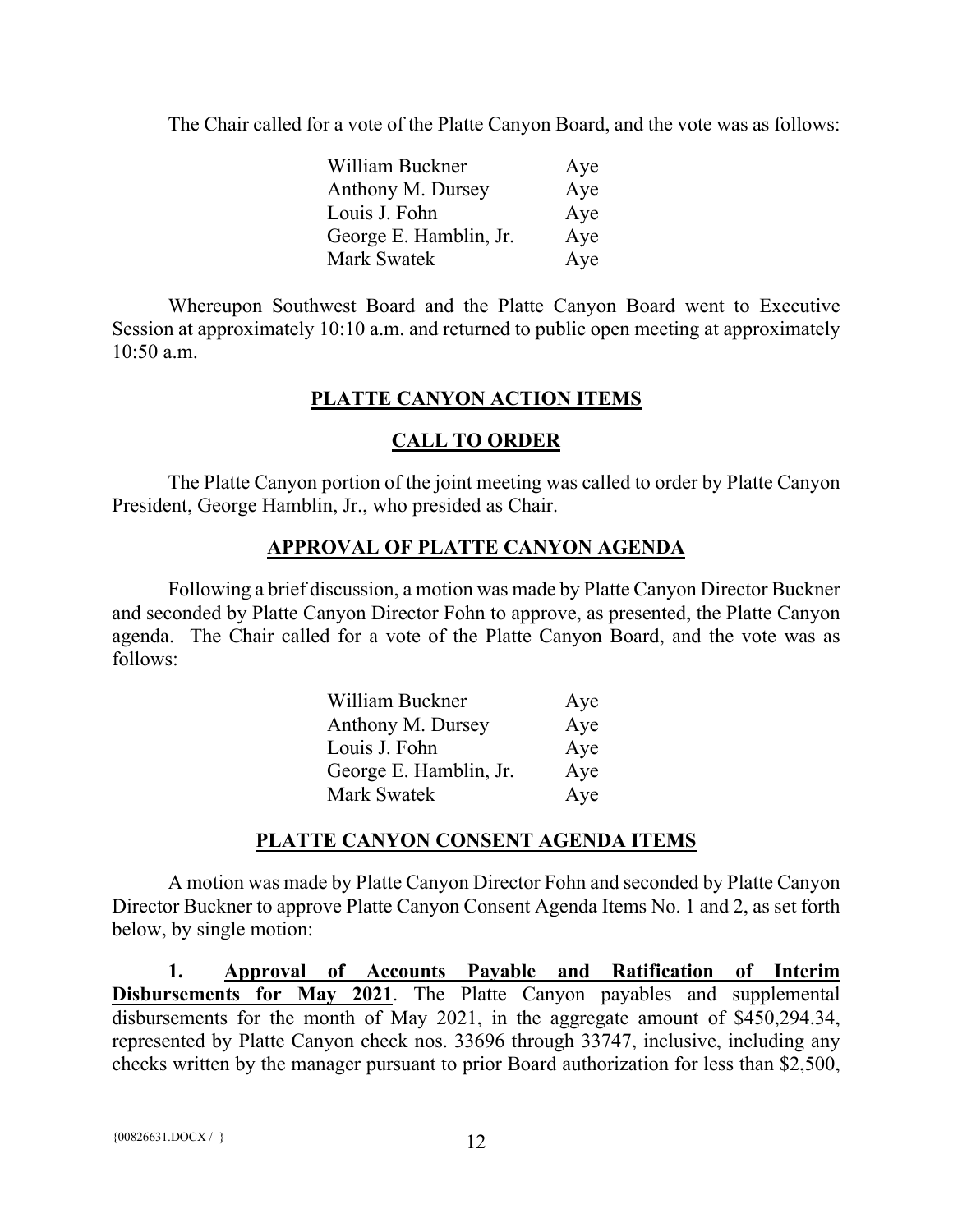as well as various electronic fund payments for employee salaries, utilities and other authorized electronic fund payment vendors.

**2. Platte Canyon Investment/Deposit Report**. During the month of April 2021, Platte Canyon did not purchase any treasury notes or agency securities, nor did any treasury notes or agency securities mature or redeem. On April 3, 2021, Platte Canyon renewed a Certificate of Deposit at Fowler's State Bank for one (1) year at an interest rate of 0.52% per annum. On April 19, 2021, Platte Canyon renewed a one (1) year Certificate of Deposit at Solera National Bank, having an interest rate of 0.10% per annum.

# **PLATTE CANYON ACTION ITEMS**

**1. Adoption of a Resolution Increasing the Amount Requiring Two (2) Signatures on Platte Canyon Issued Checks**. The manager repeated the explanation he had given to the Southwest Board regarding the need to increase the dollar amount of checks that can be issued with a single authorized signature to \$5,000.00.

Following a brief discussion, and based upon the manger's recommendation, a motion was made by Platte Canyon Director Fohn and seconded by Platte Canyon Director Swatek to adopt Resolution 2021-5-1, which increases the dollar amount of Platte Canyon's checks that can be signed with a single authorized signature to \$5,000.00. The Chair called for vote of the Platte Canyon Board, and the vote was as follows:

| William Buckner        | Aye |
|------------------------|-----|
| Anthony M. Dursey      | Aye |
| Louis J. Fohn          | Aye |
| George E. Hamblin, Jr. | Aye |
| Mark Swatek            | Aye |

**2. On Call Consulting Services Agreement with Former Manager**. Cynthia Lane explained that this matter was not yet ready for presentation to the Board. It was agreed that legal counsel would finalize a draft Consulting Services Agreement with Patrick J. Fitzgerald, and after consultation with the manager and President George E. Hamblin, Jr., the proposed draft would be submitted to all of the Platte Canyon and Southwest Board members for their review. It is anticipated that the Agreement will be discussed in Executive Session at the Boards June meeting.

# **PLATTE CANYON INFORMATION/DISCUSSION ITEMS**

**1.** Update on Dutch Creek Interceptor. Legal counsel explained that he has not yet received a settlement offer from Traveler's Insurance Company for the damages sustained by both Southwest and Platte Canyon in connection with Southwest's Dutch Creek Sanitary Sewer Interceptor Line. He did not see a reason for Executive Session at this point. He explained that he recently sent an email to advise Traveler's that it will be

 ${00826631. \text{DOC} \times} / }$  13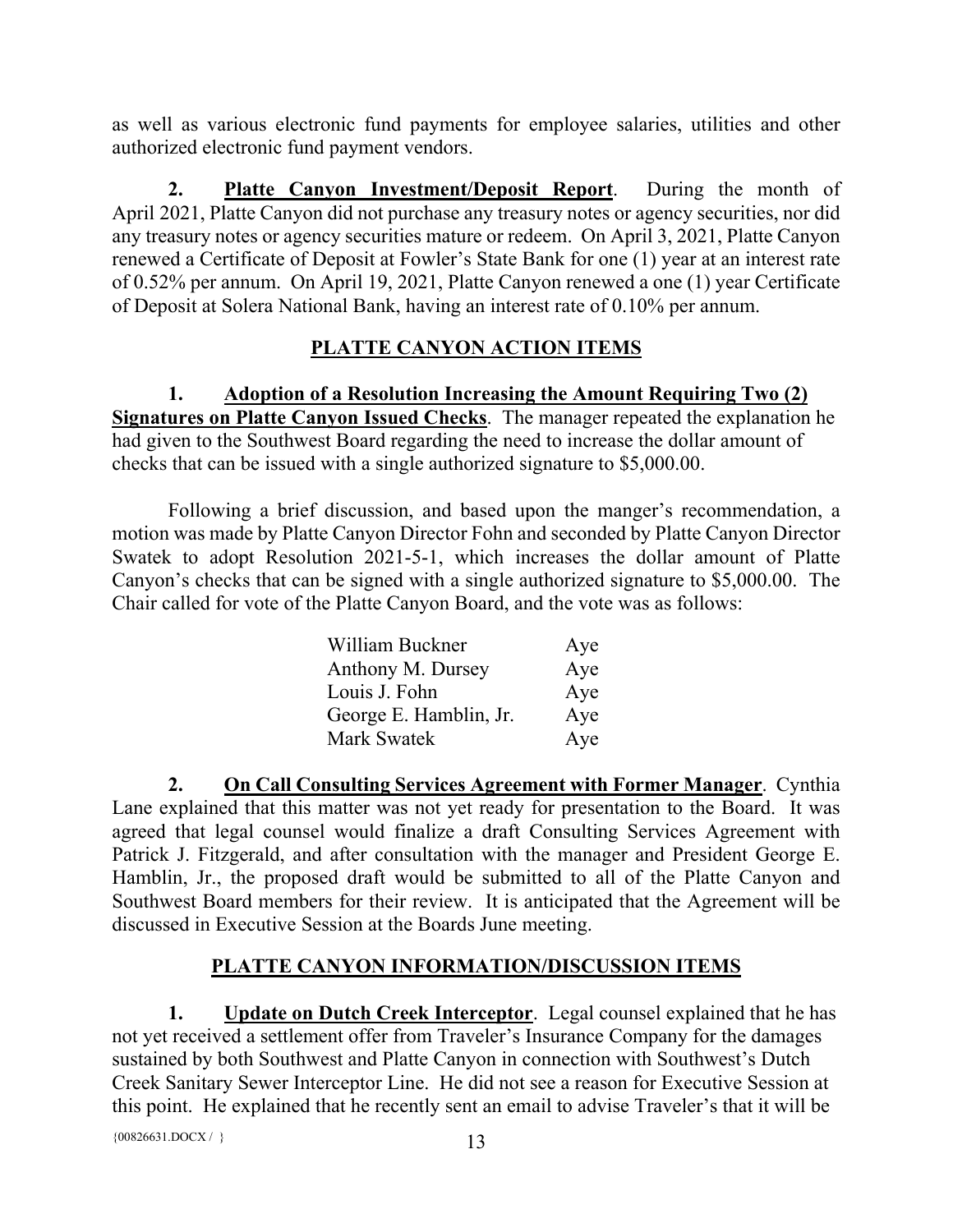both Platte Canyon and Southwest's position that Superior Underground was negligent per se, because they failed to properly identify the excavation area, and because the Inceptor Line was hit outside of the requested locate area.

#### **PLATTE CANYON NEW BUSINESS**

There was no new business to come before the Platte Canyon Board.

#### **ADJOURNMENT**

There being no further business to come before this joint regular meeting of the Southwest and Platte Canyon Boards, a motion to adjourn was made by Southwest Director Hause and seconded by Southwest Director Sebastian. The Chair called for a vote of the Southwest Board, and the vote was as follows:

| Anthony M. Dursey         | Aye |
|---------------------------|-----|
| Kenton C. Ensor, Jr.      | Aye |
| George E. Hamblin, Jr.    | Aye |
| Chuck Hause               | Aye |
| Bernard J. Sebastian, Jr. | Aye |

The Chair then called for a vote of the Platte Canyon Board, and the vote was as follows:

| William Buckner        | Aye |
|------------------------|-----|
| Anthony M. Dursey      | Aye |
| Louis J. Fohn          | Aye |
| George E. Hamblin, Jr. | Aye |
| <b>Mark Swatek</b>     | Aye |

Whereupon, this joint regular meeting of the Southwest and Platte Canyon Boards of Directors adjourned at approximately 10:50 a.m. The next regular joint meeting of the Boards will be held on Friday, June 25, 2021 at 8:30 a.m. in the District's office, or virtually if necessary due to the Covid-19 pandemic.

Respectfully submitted,

Timothy J. Flynn, Recording Secretary